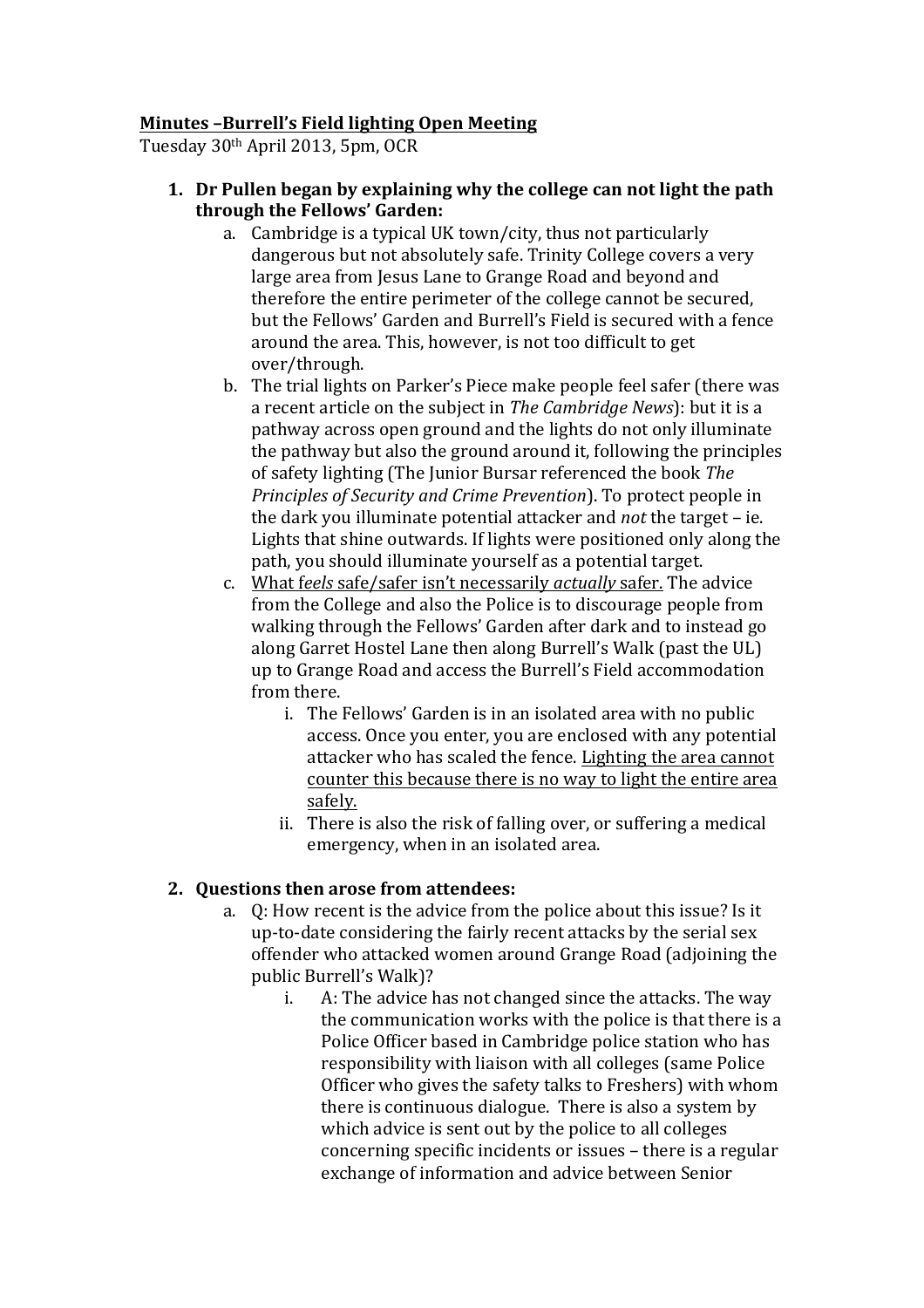Tutors and Police. The college has not asked the specific question regarding the lighting, but had the advice changed, the college would expect to have been informed by suggestion from the other side. The advice rests on the perception of what constitutes risk, and that has not changed since the attacks.

- ii. The Junior Bursar also reminded the attendees that whilst the area was deemed unsafe due to attacks the college ran a minibus from New Court up to Burrell's Field to ensure safety of students living there. The perpetrators were apprehended following a Police surveillance operation, were tried and convicted.
- b. Q: Members of the college cannot really avoid using the Avenue up to Queen's Road from New Court - are there any reasons not to light this area?
	- i. A: The Junior Bursar understood from his predecessor that before 2006 there was a planning application to put lights down the Avenue but was turned down by the City Council – the entire area of the college is Grade 2 registered park and therefore needs planning permission AND Listed Building Consent. The Junior Bursar, however, suggested re-applying for lighting in this area might be looking into if it was a strong student concern.
- c.  $Q:$  There is a section after the brick octagon with bushes running alongside it which is dark and not in view of the roads  $-$  one can see more clearly from the light by the bridge if walking into Burrell's Field but when walking away from the light it can seem pitch black. Why not light at least this section?
	- i. A: The path is considered more dangerous than the other suggested route and the College wouldn't want to encourage use of this path towards Queen's Road by lighting only some of it when there is a safer option.
- d.  $Q$ : The path from the road to the brick octagon is straight with very low-lying shrubs – why not implement high lighting along this path?
	- i. A: The Junior Bursar did not agree that there are not areas where high shrubbery comes close to the path  $$ particularly around the octagon area. The garden itself is a "designated green space" in the plans for the city and therefore bushes cannot be significantly cut back (in order to provide a wider space between the path and the bushes).
	- ii.  $Q: What about lights in the trees? Or lights that don't$ disturb the place very much?
		- 1. A: Even for this the college would need to make a planning application and make a significant change to the look and character of the area due to close vegetation from the octagon towards the bridge (trees, bushes etc) – the College had to balance this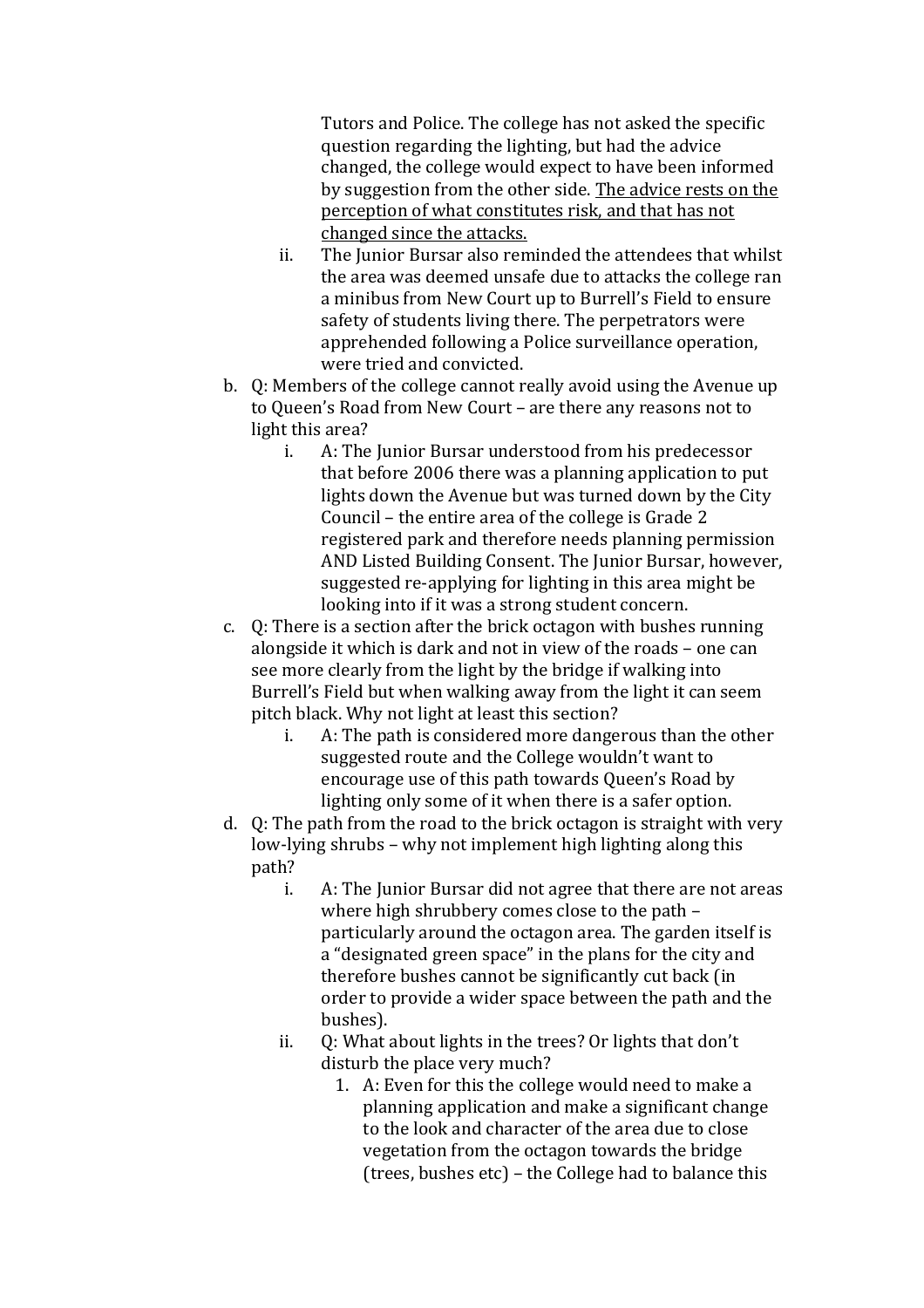against people taking five minutes longer to take safer route. The college cannot just make *some* of the path safer with lighting when other parts cannot be made safer.

- e. Q: Why is there a path going down middle of college grounds that we're being asked not to use and yet is still accessible?
	- i. A: The students are only asked not to use the path after dark and the alternative is completely locking the gates at this time - darkness happens at a slightly different time every day so this would be very difficult to implement.
- f.  $Q$ : Is the path we are being asked to use completely safe?
	- i. A: No, because it is through a public area after dark, but it is safer because it is fenced on either side without being enclosed, and it is lit.
- g. Q: There is a section through the card-operated door near the entrance to the UL where a path *is* lit – why? The lights must have been there for a while.
	- i. A: Presumably yes. This path is less dangerous than the main path because it is closer and on view to a public area. The path down to the octagon is more masked by vegetation and takes you further away from anyone walking past who might be able to call for help if there is a fall/an attack.
- h. O: Is it possible to make the gates into the area quicker?
	- i. A: They have to be slow mechanical ones because of legal disability requirements. The Junior Bursar personally thought that the point to make a gate that *opens* quickly so we can get out is a good one, but legislation is not always consistent. The college often has to compromise with the City Council.
	- ii. Q: Could we have 2 different operation systems? One for those with disabilities that require a slow gate and another to open and close the gate quickly?
		- 1. A: The practicality level for this is low either it would have to know *who* is disabled by their card or to have 2 scanners – difficult/complex to implement.
- i.  $Q:$  From the trips/falls/personal injury perspective  $-$  is it not worth having some sort of low-level illumination on parts of the pathway where footing is difficult to see? Also: If someone's lurking, it doesn't make much of a difference if the path lit or not, they may have adjusted to light levels.
	- i. A: There is a duty of care of the organisation and an individual responsibility of care. To fulfil their duty, the college recommends the longer walk up Burrell's Walk, so in choosing to take the Fellow's Garden path we are putting ourselves at risk - the college is not reasonably responsible for making significant changes when they have provided a safe option.